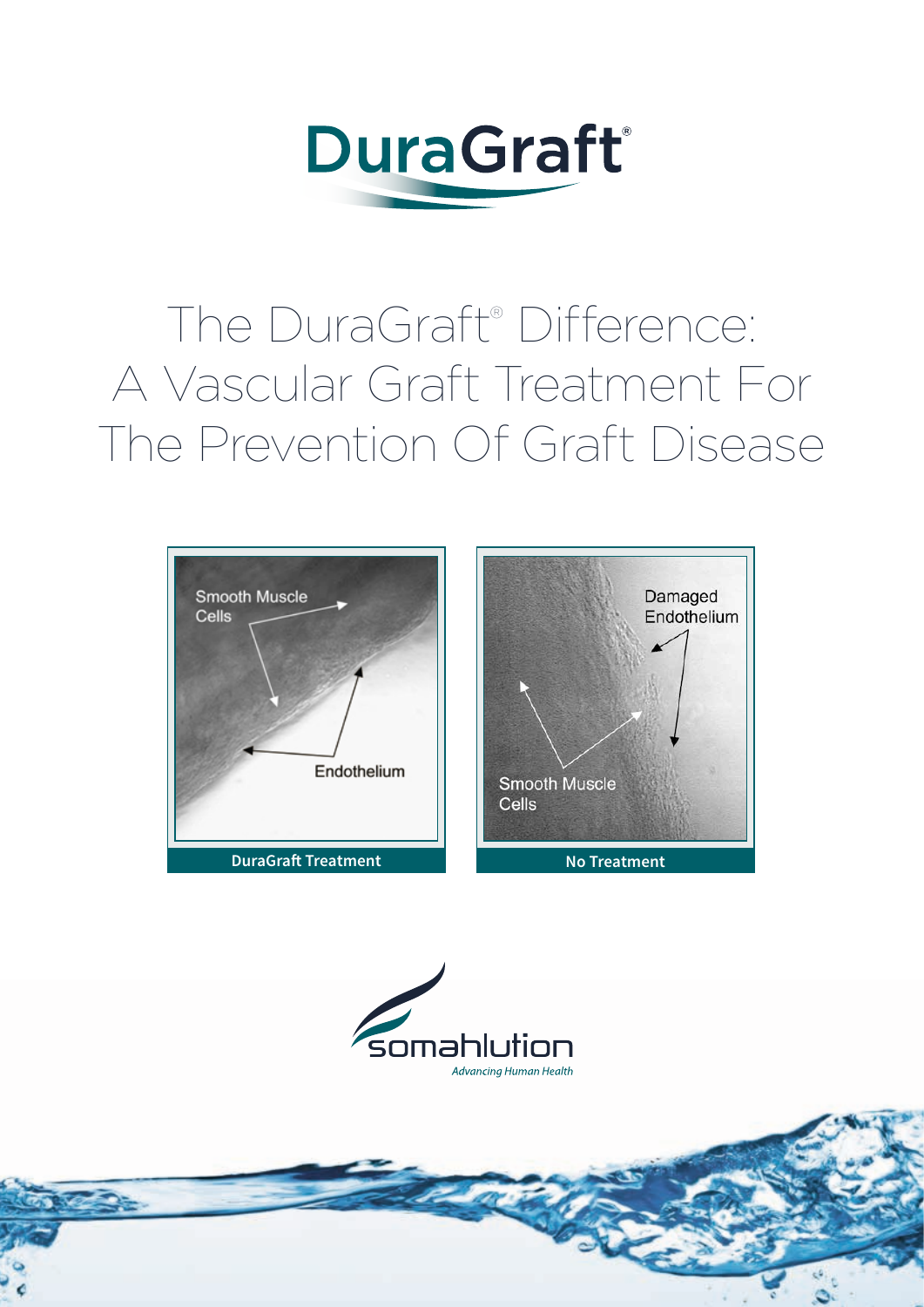## **Intraoperative Graft Damage is the Principal Cause of Vein Graft Failure**

The durability and patency of vein grafts are significantly compromised by Vein Graft Disease (VGD):

- The VGD process begins during the grafting surgery itself<sup>(1)</sup>
- VGD is the principal cause of both early (within 30 days) and intermediate/late Vein Graft Failure (VGF)
- VGD encompasses the pathophysiological changes that occur in vein grafts following their use in surgical grafting

#### **Endothelial Damage, Manifested Within Minutes as Pro-inflammatory, Pro-thrombogenic, and Hyper-proliferative Changes Within the Graft, Leads to VGD**

As VGD progresses, vein grafts lose their ability to adapt to the post-grafting environment, leading to: Thrombus formation • Intimal hyperplasia • Atherosclerosis

> These may result in: Graft stenosis • Occlusion • Loss of graft patency



Human saphenous vein grafts treated with DuraGraft were found to maintain viability and structural integrity through extended storage times, while untreated vein grafts were extensively damaged and lost viability almost immediately.\*

Multi-photon microscopy was used to generate images of vein grafts stained using "live/dead" staining technology. **Green** fluorescence indicates viable cells. **Red** fluorescence indicates dead cells. EC = Endothelial Cells.

VGD that progresses to VGF may result in death, myocardial infarction, the need for repeat revascularization and/or lower limb amputation. The success rate of revascularization or re-intervention of a failed graft is very poor $(2)$  and therefore addressing early vein graft disease in the primary graft is crucial.<sup>(3)</sup>

3. Kim FY, Marhefka G, Ruggiero NJ, et al. Saphenous vein graft disease: review of pathophysiology, prevention, and treatment. Cardiol Rev 2013; 21(2):101-9.

\* Thatte et al., Ann Thorac Surg. 2003; 75:1145-1152 Printed with permission from the American Heart Association

<sup>1.</sup> Hess et al. Circulation. 2014 Oct; 130:1445-1451.

<sup>2.</sup> Testa L, Bedogni F. Treatment of Saphenous Vein Graft Disease: "Never Ending Story" of the "Eternal Return". Res Cardiovasc Med. 2014; 3(3):e21092.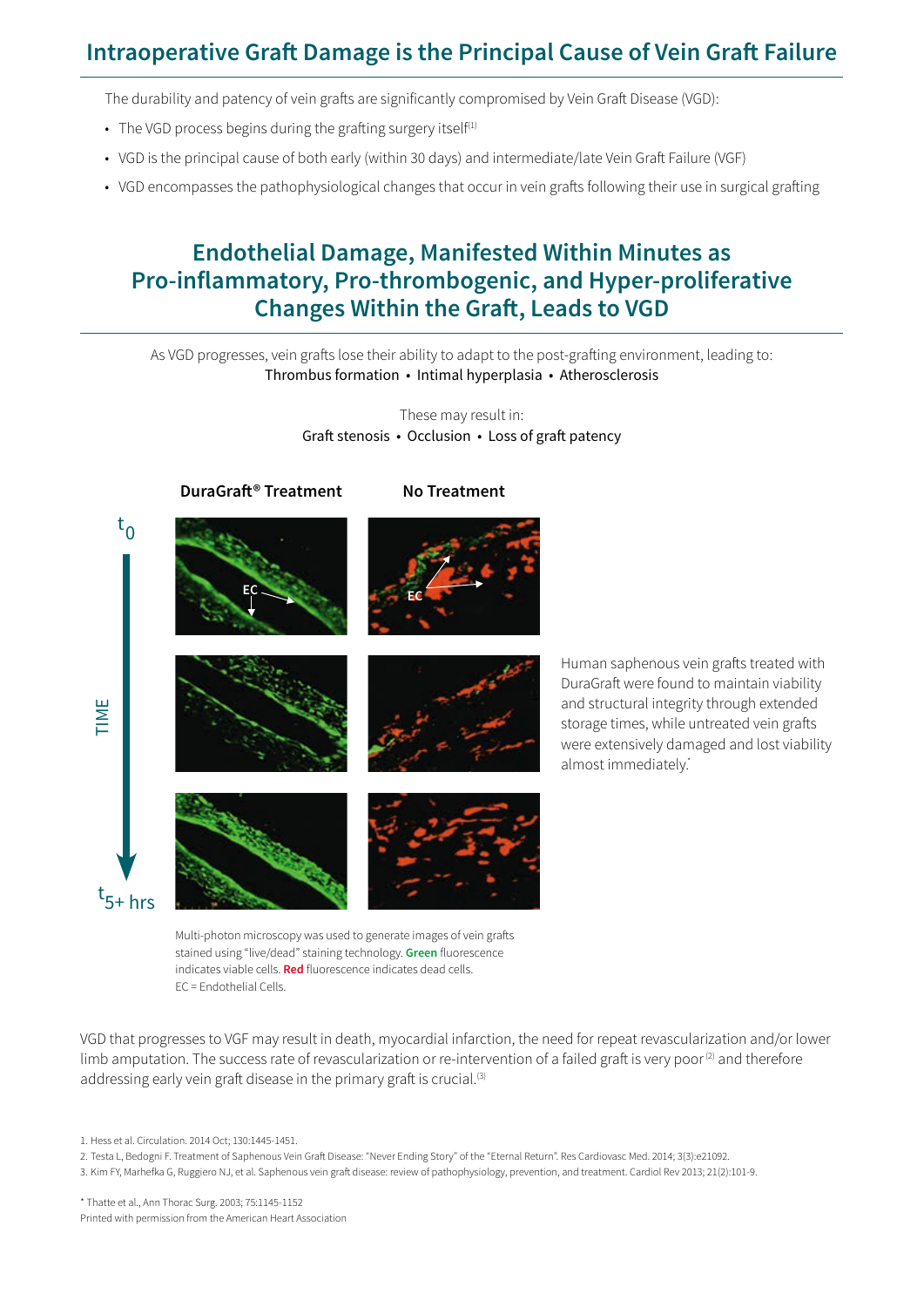### **Treatment Improves Clinical Outcomes**

DuraGraft is a vascular graft treatment that improves clinical outcomes by reducing the incidence and complications of graft failure.

DuraGraft enhances CABG outcomes by significantly reducing major cardiac events such as repeat revascularization, myocardial infarction and MACE.

#### **Two Independent Large Studies Demonstrate Similar Reductions in Long-Term Clinical Events**

# DuraGraft Clinical Study Summary\*

U.S. Retrospective Study • 2436 CABG Patients • DuraGraft Treatment vs. No Treatment

Significant reductions in long-term clinical events with DuraGraft (5-year)

**50%** Reduction in Myocardial Infarction Rates  $p = 0.0001$ **38%** Reduction in Repeat Revascularization Rates  $p = 0.03$ **29%** Reduction in MACE Rates  $p = 0.02$ 

#### DuraGraft Pilot Study

EU Retrospective Study • Five-year Study • 630 CABG Patients • DuraGraft Treatment vs. No Treatment

**70%** Reduction in Myocardial Infarction Rates

**57%** Reduction in Repeat Revascularization Rates

**23%** Reduction in All Cause Death Rates